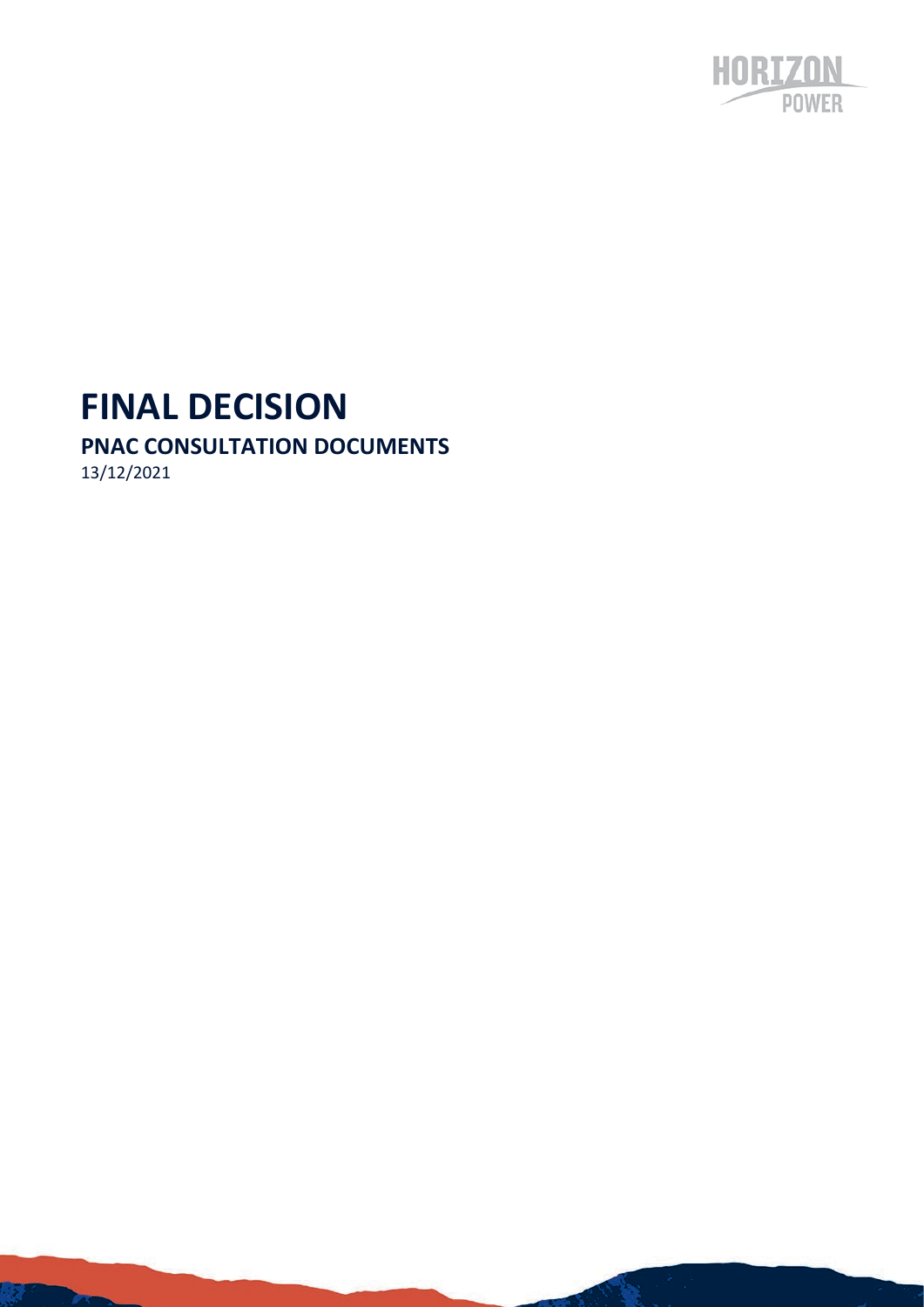

# **1. Introduction**

On 30 July 2021, Horizon Power published an invitation to the public (**First Round Submission**) to submit their comments on the various documents (see Section 2 below) Horizon Power is required to undertake public consultation and to publish under the Pilbara Networks Access Code 2021 (**PNAC**).

Horizon Power received a [submission from Alinta Energy](https://nwis.com.au/media/2rkllnrw/alinta-approved-publication-version-alinta-energy-submission-on-horizon-power-s-pnac-consultation-documents.pdf) in response to the First Round Submission. On 22 October 2021, Horizon Power publish its [Draft and Final Decision](https://nwis.com.au/media/dbung1bi/draft-and-final-decision-pnac-consultation-documents.pdf) which consists of:

- draft decision (pursuant to clause A1.7(c) of PNAC Appendix 1) (**Draft Decision**);
- final decision (pursuant to clause A1.9(b) of PNAC Appendix 1); and
- an invitation for submission on the Draft Decision with due date of Friday 5 November 2021 (**Second Round Submission**).

#### **2. PNAC Consultation Documents**

The PNAC requires Network Service Providers to undertake the 'standard consultation process' as set out in Appendix 1 of the PNAC (**PNAC Appendix 1**) before first publishing the class of information (set out in section 38(1) of the PNAC) (**Class of Information**) by 7 January 2022.

Horizon Power has prepared and published the following [draft documents](https://nwis.com.au/access/) to undertake the 'standard consultation process':

|    | <b>Class of Information</b> | <b>Draft documents for public consultation</b> |
|----|-----------------------------|------------------------------------------------|
| 1. | System Description          | System Description                             |
| 2. |                             | Capital Base Roll Forward Methodology          |
|    |                             | Tariff-setting methodology                     |
|    | Services and Pricing policy | Price List 2021-22                             |
|    |                             | <b>Prudent Discount Policy</b>                 |
|    |                             | <b>Reference Services</b>                      |
|    |                             | <b>Template Access Contract</b>                |
|    |                             | <b>Contributions Policy</b>                    |
| 3. | Network Development Policy  | <b>NWIS Planning Standards</b>                 |
|    |                             | <b>Regulated Pilbara Network Overview</b>      |
| 4. | <b>User Access Guide</b>    | lUser Access Guide                             |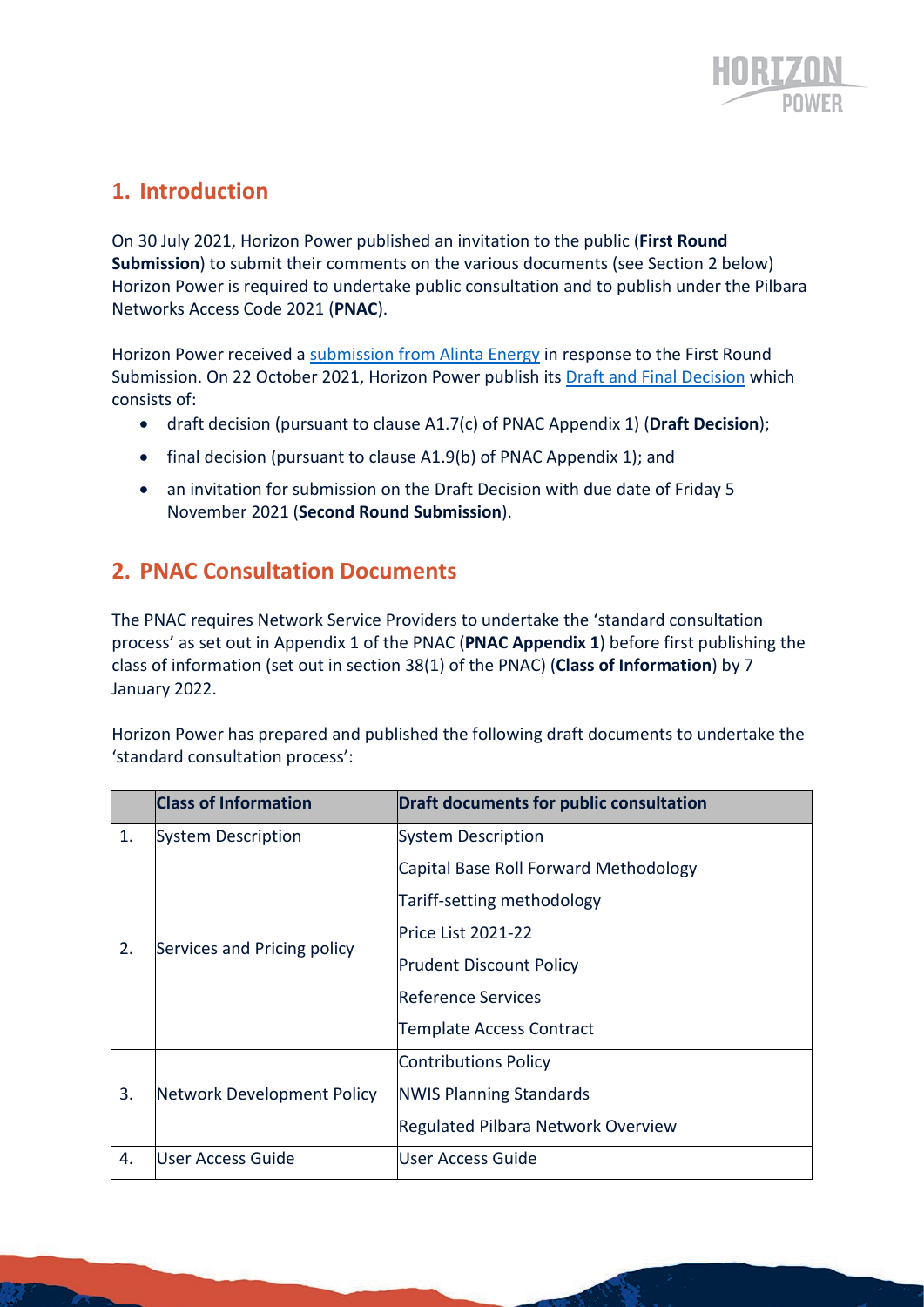

# **3. Second Round Submission**

Horizon Power has received a [submission from Alinta Energy](https://nwis.com.au/access/) in response to the Draft Submission (i.e. Second Round Submission) which have been collated here, along with Horizon Power's response in the form of Horizon Power's final decision on the Second Round Submission (pursuant to clause A1.9(b) of PNAC Appendix 1). This is set out in Section 4.

# **4. Horizon Power's Final Decision on Second Round Submission**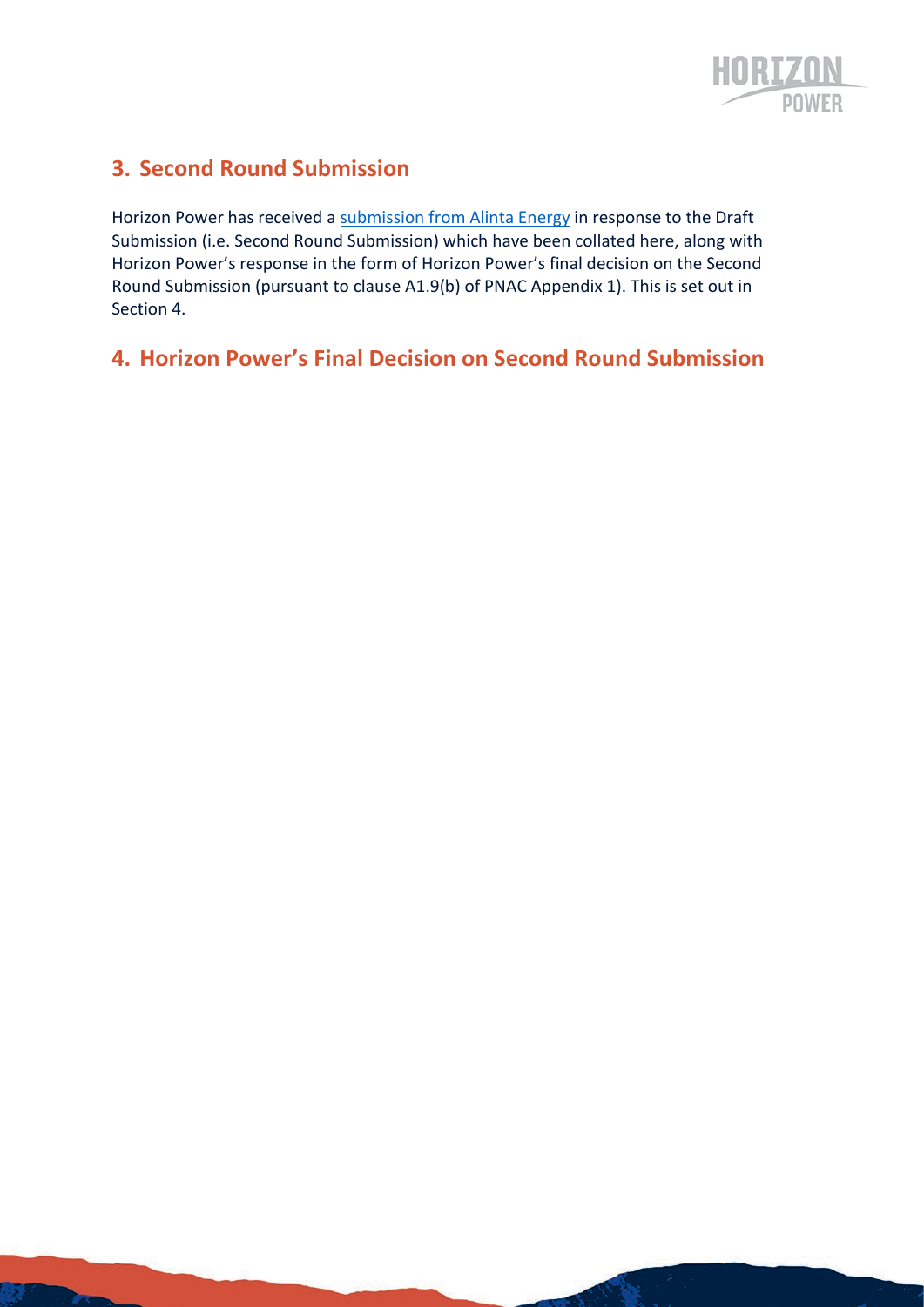

| <b>Item</b> | Reference                      | <b>Alinta Comment /</b><br><b>Issue</b>                                                                                                                                                                         | <b>Alinta</b><br>Recommendation                                                                                                                                                                                                                                                                                   | <b>Horizon Power Response</b>                                                                                                                                                                                                                                                                                                                                                                                                                                                                                                                                                                                                                                                                                                                                                                                                                                               | <b>Alinta Energy further</b><br>comment                                                                                                                                                                                                                                                                                                                                                                                                                                                                                                                                                                                                                                                 | <b>Horizon Power further</b><br>Response                                                                                                                                                                                                                                                                                                                                                                                                                                                                                                                                                                        |
|-------------|--------------------------------|-----------------------------------------------------------------------------------------------------------------------------------------------------------------------------------------------------------------|-------------------------------------------------------------------------------------------------------------------------------------------------------------------------------------------------------------------------------------------------------------------------------------------------------------------|-----------------------------------------------------------------------------------------------------------------------------------------------------------------------------------------------------------------------------------------------------------------------------------------------------------------------------------------------------------------------------------------------------------------------------------------------------------------------------------------------------------------------------------------------------------------------------------------------------------------------------------------------------------------------------------------------------------------------------------------------------------------------------------------------------------------------------------------------------------------------------|-----------------------------------------------------------------------------------------------------------------------------------------------------------------------------------------------------------------------------------------------------------------------------------------------------------------------------------------------------------------------------------------------------------------------------------------------------------------------------------------------------------------------------------------------------------------------------------------------------------------------------------------------------------------------------------------|-----------------------------------------------------------------------------------------------------------------------------------------------------------------------------------------------------------------------------------------------------------------------------------------------------------------------------------------------------------------------------------------------------------------------------------------------------------------------------------------------------------------------------------------------------------------------------------------------------------------|
|             |                                |                                                                                                                                                                                                                 | (First Round<br>Submission)                                                                                                                                                                                                                                                                                       |                                                                                                                                                                                                                                                                                                                                                                                                                                                                                                                                                                                                                                                                                                                                                                                                                                                                             | (Second Round Submission)                                                                                                                                                                                                                                                                                                                                                                                                                                                                                                                                                                                                                                                               |                                                                                                                                                                                                                                                                                                                                                                                                                                                                                                                                                                                                                 |
|             | <b>User Access Guide (UAG)</b> |                                                                                                                                                                                                                 |                                                                                                                                                                                                                                                                                                                   |                                                                                                                                                                                                                                                                                                                                                                                                                                                                                                                                                                                                                                                                                                                                                                                                                                                                             |                                                                                                                                                                                                                                                                                                                                                                                                                                                                                                                                                                                                                                                                                         |                                                                                                                                                                                                                                                                                                                                                                                                                                                                                                                                                                                                                 |
| 31          | Section<br>11.1                | Alinta Energy<br>considers that it is<br>unreasonable for<br>the user to be<br>liable for the cost<br>where of a new<br>load connects<br>elsewhere in the<br>network and the<br>studies need to<br>be repeated. | Insert a 'best<br>endeavours'<br>requirement for the<br>user to be notified<br>where a change in<br>assumptions is likely<br>so that the user<br>can decide<br>whether to either:<br>execute the<br>agreement prior to<br>when the<br>assumptions<br>change; or<br>progress in light<br>of the increased<br>cost. | The current draft Queuing Policy<br>states that applicants do not<br>have certainty in their<br>connection solution (i.e.<br>assumptions used in the studies<br>will only be 'locked in' and<br>included Horizon Power's base<br>case model for assessment of<br>subsequent applications) (lock-<br>in assumptions) until the parties<br>have entered into the access<br>contract, connection works<br>contract and the applicant pay<br>the applicable guarantees<br>(lock-in on contract signing).<br>Horizon Power has received<br>feedback from Alinta (via the<br>standard consultation process)<br>and other applicants in relation<br>to the draft Queuing Policy. After<br>due consideration, Horizon<br>Power intends to amend the<br>Queuing Policy to also adopt<br>Model 4 (reserve on payment of<br>deposit) set out in Horizon<br>Power's 2019 Queuing Policy | Alinta Energy appreciates<br>Horizon Power considering its<br>feedback and devising ways<br>for applicants to better<br>manage the risk of needing<br>to pay for new studies where<br>competing applications<br>cause the network<br>assumptions to change.<br>Alinta Energy broadly<br>supports the proposed<br>deposit mechanism but<br>suggests one further<br>amendment:<br>A decision should be<br>made about whether an<br>application needs to be<br>referred to the ISO prior<br>to the deposit being<br>paid. This is to support the<br>applicant managing the<br>risk of paying the deposit<br>only to have the terms of<br>their access significantly<br>altered by the ISO. | <b>ISO involvement: Horizon</b><br>Power believes that the<br>deposit option can be<br>offered to the applicant<br>prior to ISO<br>referral/approval,<br>provided that the<br>applicant is made fully<br>aware of the risks<br>involved with<br>proceeding at that point<br>in time. An applicant is<br>not obligated to utilise<br>the deposit mechanism<br>at this point and are<br>welcome to defer<br>progressing with the<br>deposit option until they<br>are able to provide a<br>firm commitment to<br>proceed with the<br>connection (which in<br>most instances will likely<br>be after ISO approval). |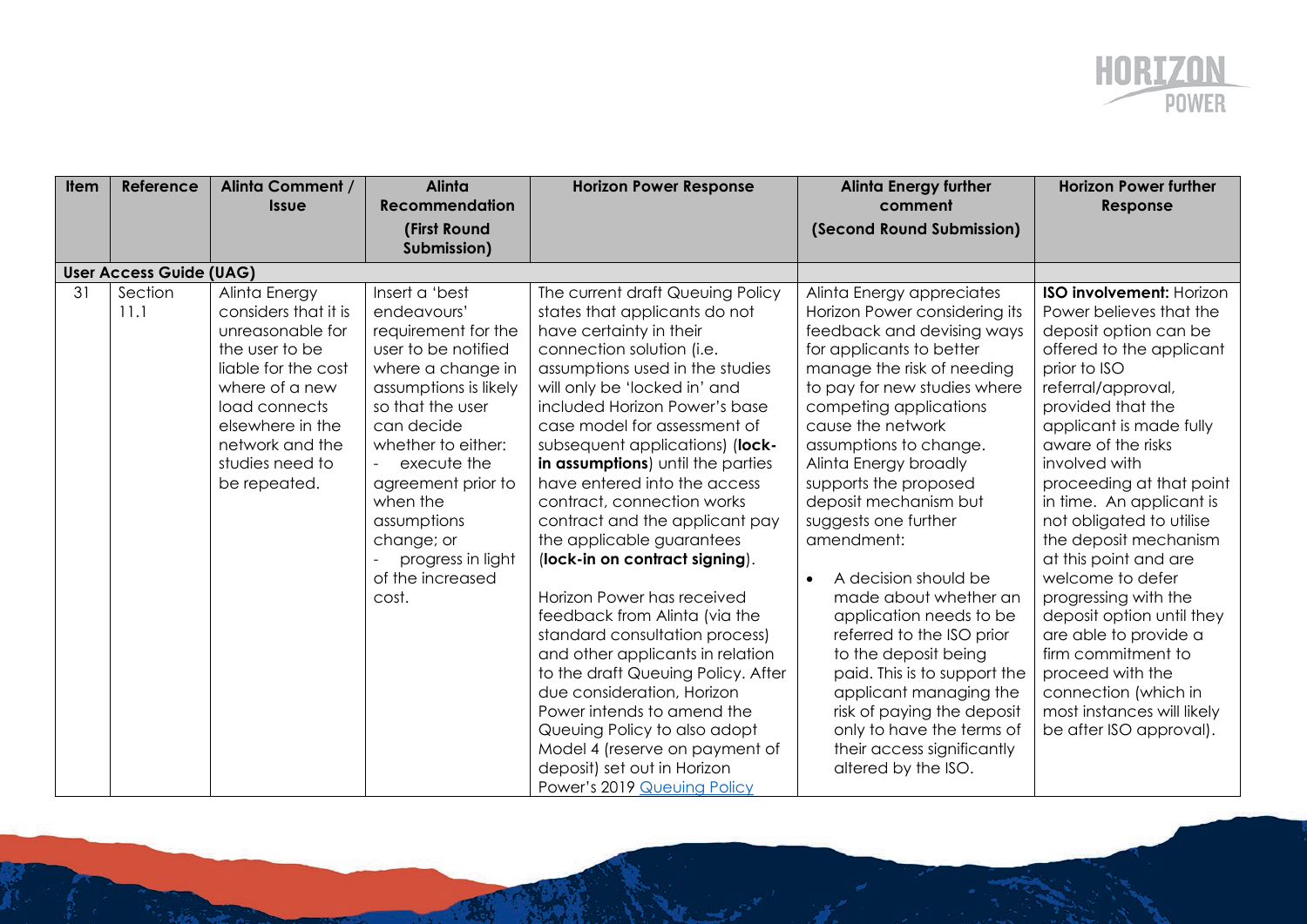

| <b>Item</b> | Reference | <b>Alinta Comment /</b><br><b>Issue</b> | <b>Alinta</b><br><b>Recommendation</b> | <b>Horizon Power Response</b>                                   | <b>Alinta Energy further</b><br>comment                        | <b>Horizon Power further</b><br>Response |
|-------------|-----------|-----------------------------------------|----------------------------------------|-----------------------------------------------------------------|----------------------------------------------------------------|------------------------------------------|
|             |           |                                         | (First Round                           |                                                                 | (Second Round Submission)                                      |                                          |
|             |           |                                         | Submission)                            |                                                                 |                                                                |                                          |
|             |           |                                         |                                        | <b>Stakeholder Consultation Paper,</b>                          | In addition, in relation to the                                | Dynamic Model: In order                  |
|             |           |                                         |                                        | which underwent public                                          | provision of dynamic models                                    | to provide certainty to                  |
|             |           |                                         |                                        | consultation in 2019. The key                                   | - In Alinta Energy's                                           | subsequent/parallel                      |
|             |           |                                         |                                        | terms of the proposed Queuing                                   | experience, applicants may                                     | applicants, Horizon                      |
|             |           |                                         |                                        | Policy are set out in Appendix A                                | not be able to provide                                         | Power considers the                      |
|             |           |                                         |                                        | (Amended Queuing Policy) of                                     | dynamic models of their                                        | dynamic model a                          |
|             |           |                                         |                                        | this "draft and final decision"                                 | facilities until long after the                                | necessary prerequisite to                |
|             |           |                                         |                                        | document.                                                       | preliminary assessment                                         | offering the deposit                     |
|             |           |                                         |                                        |                                                                 | phase. This is because OEMs                                    | mechanism.                               |
|             |           |                                         |                                        | Horizon Power are also seeking<br>to increase transparency with | normally won't allow access<br>to their facility's model until | Horizon Power is seeking                 |
|             |           |                                         |                                        | applicants as to the potential                                  | after the applicant has                                        | to strike a balance                      |
|             |           |                                         |                                        | impacts of concurrent                                           | committed to a                                                 | between providing                        |
|             |           |                                         |                                        | applications to assist in the                                   | procurement decision.                                          | certainty to applicants,                 |
|             |           |                                         |                                        | applicant's decision making                                     | Consequently, requiring the                                    | efficiency in connections                |
|             |           |                                         |                                        | process. The key changes to the                                 | model before a deposit may                                     | costs while ensuring                     |
|             |           |                                         |                                        | provision of information are set                                | result in many applicants not                                  | strategic behaviour is                   |
|             |           |                                         |                                        | out in Appendix B (Increased                                    | being able to use the                                          | appropriately managed.                   |
|             |           |                                         |                                        | <b>Transparency in Application</b>                              | deposit mechanism and                                          | Horizon Power may                        |
|             |           |                                         |                                        | <b>Process)</b> of this "draft and final                        | manage their risk of being                                     | review the effectiveness                 |
|             |           |                                         |                                        | decision" document.                                             | 'gazumped'.                                                    | of its proposed Queuing                  |
|             |           |                                         |                                        |                                                                 |                                                                | Policy (as set out in the                |
|             |           |                                         |                                        |                                                                 | Proposed solution:                                             | User Access Guide) and                   |
|             |           |                                         |                                        |                                                                 | Alinta Energy suggests that                                    | update as required.                      |
|             |           |                                         |                                        |                                                                 | Horizon Power consider                                         |                                          |
|             |           |                                         |                                        |                                                                 | whether the dynamic model                                      |                                          |
|             |           |                                         |                                        |                                                                 | can be required later in the                                   |                                          |
|             |           |                                         |                                        |                                                                 | application process and                                        |                                          |
|             |           |                                         |                                        |                                                                 | after the deposit is paid.                                     |                                          |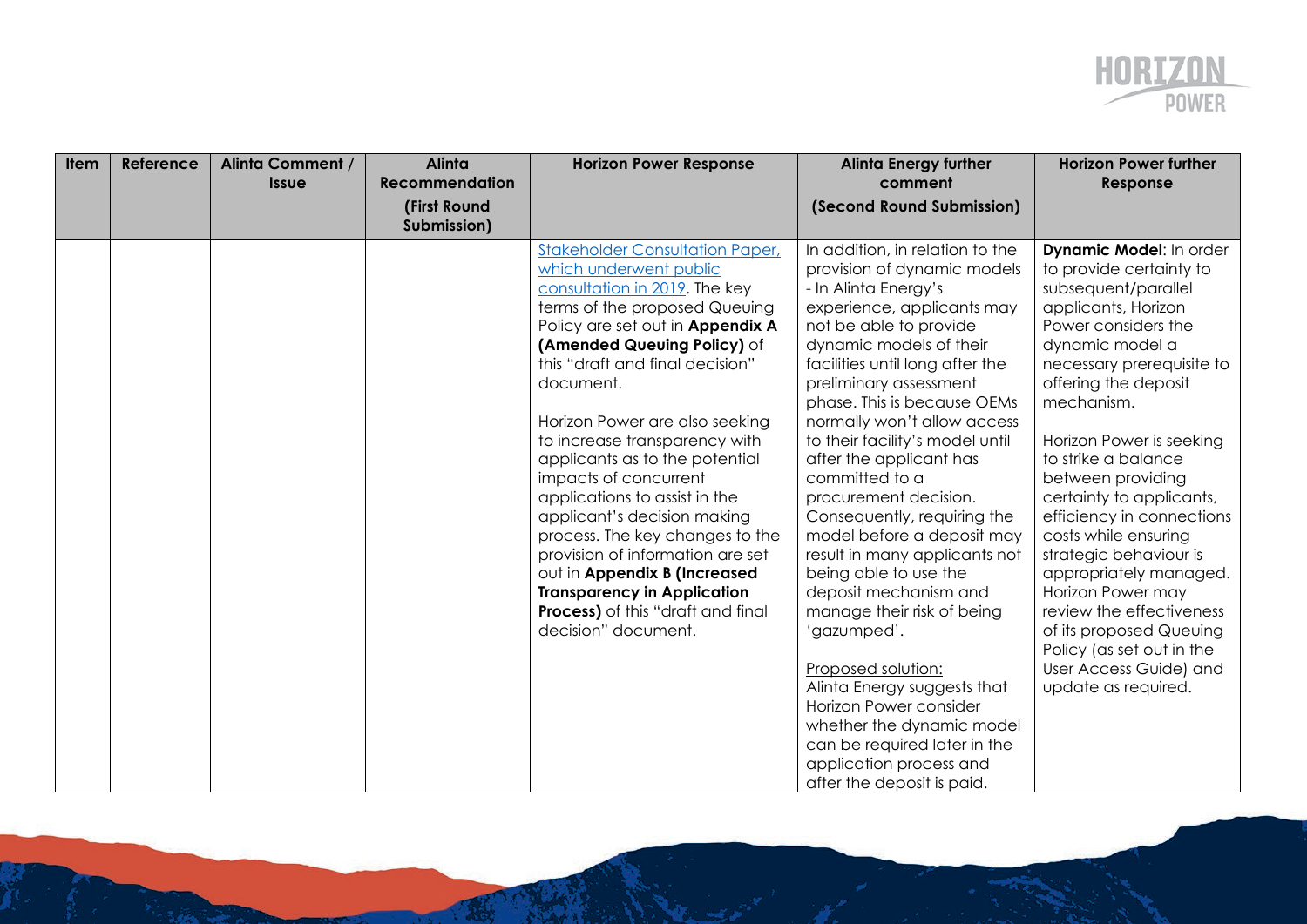

| <b>Item</b> | Reference       | <b>Alinta Comment /</b><br><b>Issue</b>                                                                                                                                                                                                                                                                                                                                                                                                                                                                                                                 | Alinta<br><b>Recommendation</b>                                                                                                                                                                                                                                                                                                                                                                                                                          | <b>Horizon Power Response</b>                                                                                                                                                                                                                                                                                                                                                                                                                                                                                                                                                                                                                                                                                                                                                                                                                                                                                                      | <b>Alinta Energy further</b><br>comment                                                                                                                                                                                                                                                                                                                                                                                                                                                                                                          | <b>Horizon Power further</b><br>Response                                                                                                                                                                                                                                                                                                                                          |
|-------------|-----------------|---------------------------------------------------------------------------------------------------------------------------------------------------------------------------------------------------------------------------------------------------------------------------------------------------------------------------------------------------------------------------------------------------------------------------------------------------------------------------------------------------------------------------------------------------------|----------------------------------------------------------------------------------------------------------------------------------------------------------------------------------------------------------------------------------------------------------------------------------------------------------------------------------------------------------------------------------------------------------------------------------------------------------|------------------------------------------------------------------------------------------------------------------------------------------------------------------------------------------------------------------------------------------------------------------------------------------------------------------------------------------------------------------------------------------------------------------------------------------------------------------------------------------------------------------------------------------------------------------------------------------------------------------------------------------------------------------------------------------------------------------------------------------------------------------------------------------------------------------------------------------------------------------------------------------------------------------------------------|--------------------------------------------------------------------------------------------------------------------------------------------------------------------------------------------------------------------------------------------------------------------------------------------------------------------------------------------------------------------------------------------------------------------------------------------------------------------------------------------------------------------------------------------------|-----------------------------------------------------------------------------------------------------------------------------------------------------------------------------------------------------------------------------------------------------------------------------------------------------------------------------------------------------------------------------------|
|             |                 |                                                                                                                                                                                                                                                                                                                                                                                                                                                                                                                                                         | (First Round<br>Submission)                                                                                                                                                                                                                                                                                                                                                                                                                              |                                                                                                                                                                                                                                                                                                                                                                                                                                                                                                                                                                                                                                                                                                                                                                                                                                                                                                                                    | (Second Round Submission)                                                                                                                                                                                                                                                                                                                                                                                                                                                                                                                        |                                                                                                                                                                                                                                                                                                                                                                                   |
| 32          | Section<br>11.4 | The User Access<br>Guide states that<br>Horizon Power will<br>take all care to<br>minimise the risk<br>of disclosing<br>confidential<br>information about<br>an applicant's<br>project. However,<br>where it is not<br>possible to<br>disclose the<br>existence of a<br>Competing<br>Application and<br>its potential<br>impact on<br>another<br>applicant's<br>connection<br>without revealing<br>confidential<br>information to<br>that other<br>applicant, Horizon<br>Power Pilbara<br><b>Network Business</b><br>must nonetheless<br>disclose those | Provide additional<br>parameters around<br>the circumstances<br>when Horizon<br>Power will disclose<br>information about<br>a competing<br>application,<br>including, but not<br>limited to, the<br>requirement to<br>inform the<br>applicant that it's<br>information may<br>need to be<br>disclosed. This<br>notification should<br>be done sufficiently<br>prior to the<br>disclosure to allow<br>the applicant to<br>respond to the<br>notification. | Horizon Power notes that the<br>definition of 'confidential<br>information' under the PNAC is<br>extremely wide. Although Alinta's<br>recommendation seems<br>reasonable, it will be difficult to<br>manage within PNAC prescribed<br>time constraints.<br>Horizon Power proposes to<br>amend the UAG (and any other<br>applicable documentation) to<br>state that, by submitting an<br>application, the applicant<br>agrees for the certain<br>information to be shared with<br>other subsequent applicants in<br>order to increase transparency.<br>At this stage, Horizon Power<br>believes such information will be<br>limited to the following:<br>Size of connection;<br>$\bullet$<br>Entry or exit service;<br>$\bullet$<br>Location of connection<br>$\bullet$<br>which will be limited to either<br>East Pilbara or West Pilbara;<br>Whether the connection is<br>$\bullet$<br>transmission or distribution<br>connected. | Alinta Energy appreciates<br>Horizon Power considering its<br>feedback and devising ways<br>to protect confidential<br>information within the<br>boundaries of the PNAC time<br>limitations.<br>Alinta Energy considers that<br>the proposed list of<br>information that can be<br>shared with other applicants<br>seems appropriate.<br>However, in noting this,<br>Alinta Energy assumes that<br>the amended UAG will<br>specifically reference this list<br>in relation to the applicant<br>agreeing for certain<br>information to be shared. | Horizon Power will<br>amend the User Access<br>Guide to reflect<br>Appendix B of the Draft<br>and Final Decision<br>including specifically<br>referencing the list of<br>information which the<br>applicant agrees to be<br>shared with other<br>applicants.<br>As per the Queuing<br>Policy, Horizon Power<br>may review the<br>effectiveness of this and<br>update as required. |